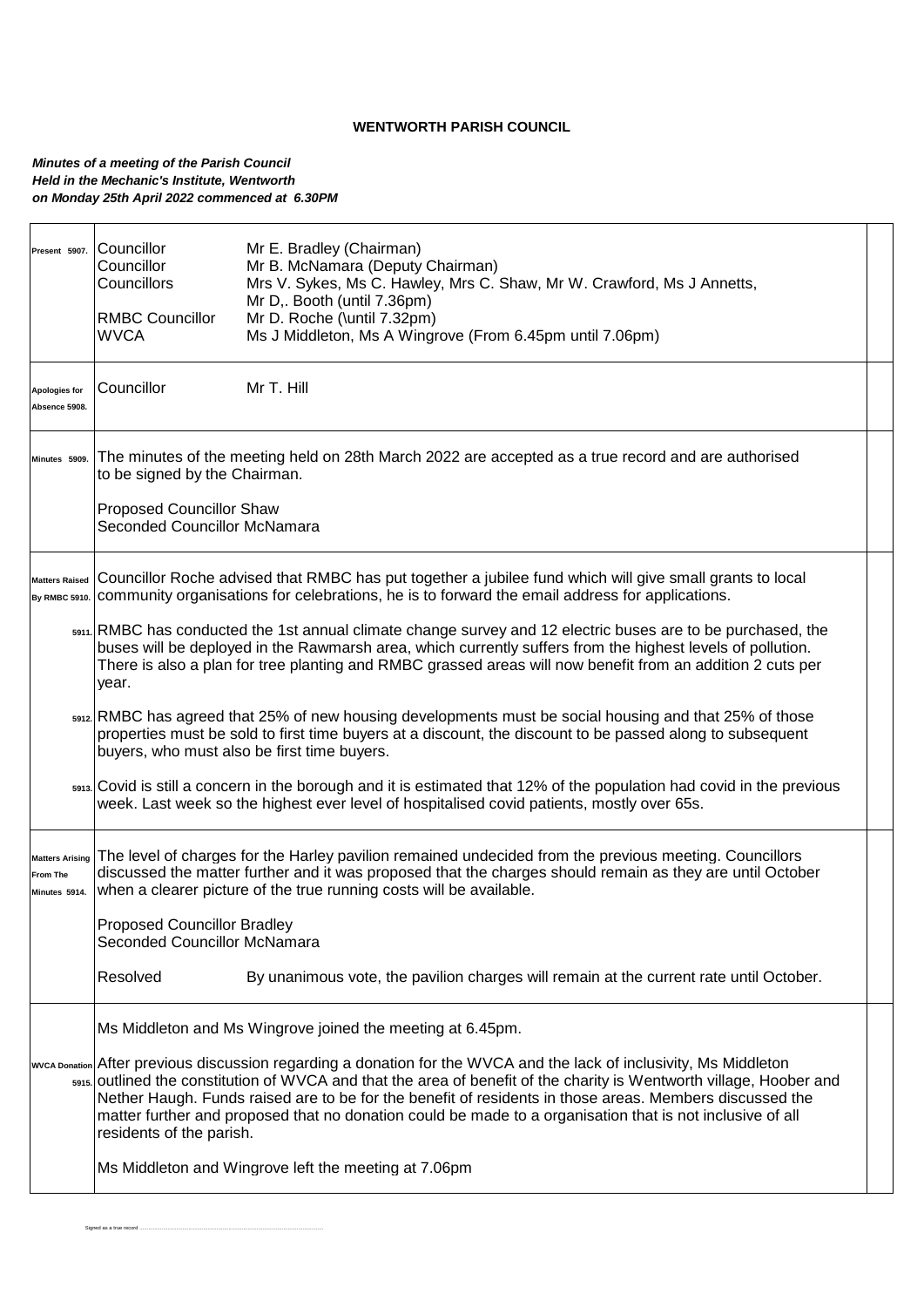|                      | 5916. It was proposed that the donation request be declined                                                                                                                                                                                                                                                                                                                                                                                                  |                                     |                            |                                                      |                                                                                                                                                                              |  |  |  |  |  |  |
|----------------------|--------------------------------------------------------------------------------------------------------------------------------------------------------------------------------------------------------------------------------------------------------------------------------------------------------------------------------------------------------------------------------------------------------------------------------------------------------------|-------------------------------------|----------------------------|------------------------------------------------------|------------------------------------------------------------------------------------------------------------------------------------------------------------------------------|--|--|--|--|--|--|
|                      | <b>Proposed Councillor Hawley</b><br><b>Seconded Councillor Sykes</b>                                                                                                                                                                                                                                                                                                                                                                                        |                                     |                            |                                                      |                                                                                                                                                                              |  |  |  |  |  |  |
|                      | Resolved                                                                                                                                                                                                                                                                                                                                                                                                                                                     |                                     |                            |                                                      | By majority vote, 7 in favour, 1 abstention (EB), the donation request be declined.                                                                                          |  |  |  |  |  |  |
| <b>Cricket Clubs</b> | It was noted that WCC has changed its name to Thorncliffe & Wentworth CC and that by the time the parish<br>s917. Council's comments on the name change were made, the name had already been registered. The club has<br>confirmed its commitment to the site and will be negotiating new terms with Harley CC. Members discussed<br>the and a new agreement with W&TCC is to be proposed by the grounds maintenance committee at the<br>next meeting.<br>BM |                                     |                            |                                                      |                                                                                                                                                                              |  |  |  |  |  |  |
|                      | s918. Harley CC have contacted the parish council regarding improvements to the pavilion, a response has been<br>agreed and will be issued to the club.                                                                                                                                                                                                                                                                                                      |                                     |                            |                                                      |                                                                                                                                                                              |  |  |  |  |  |  |
| <b>Junior FCs</b>    | It was agreed that the new EJFC will be offered a contract to play on the Wentworth playing field for the<br>s919. Coming season, a contract is to be drafted by the grounds maintenance team and proposed at the next<br>meeting. Similarly a new contract is the be proposed for HJFC, using the Harley playing field.<br>BM                                                                                                                               |                                     |                            |                                                      |                                                                                                                                                                              |  |  |  |  |  |  |
|                      | <b>Proposed Councillor Bradley</b><br>Seconded Councillor McNamara                                                                                                                                                                                                                                                                                                                                                                                           |                                     |                            |                                                      |                                                                                                                                                                              |  |  |  |  |  |  |
|                      | Resolved                                                                                                                                                                                                                                                                                                                                                                                                                                                     | season.                             |                            |                                                      | By unanimous vote, New EJFC and HJFC, be offered new contracts for the coming                                                                                                |  |  |  |  |  |  |
|                      | sszo. It was further agreed that the charges for the use of both fields by the teams be increased to £30 per match<br>and £20 per 2 hour training session. It was further agreed that the expected season charges be paid in 6<br>equal instalments in advance by standing order.                                                                                                                                                                            |                                     |                            |                                                      |                                                                                                                                                                              |  |  |  |  |  |  |
|                      | <b>Proposed Councillor Bradley</b><br><b>Seconded Councillor McNamara</b>                                                                                                                                                                                                                                                                                                                                                                                    |                                     |                            |                                                      |                                                                                                                                                                              |  |  |  |  |  |  |
|                      | Resolved<br>By unanimous vote, the new charge rates and payment methods be included in the new<br>contracts.                                                                                                                                                                                                                                                                                                                                                 |                                     |                            |                                                      |                                                                                                                                                                              |  |  |  |  |  |  |
|                      | Councillor Roche left the meeting at 7.32pm<br>Councillor Booth left the meeting at 7.36pm                                                                                                                                                                                                                                                                                                                                                                   |                                     |                            |                                                      |                                                                                                                                                                              |  |  |  |  |  |  |
| <b>Finance</b>       | 5921. The following cheques and direct debits were approved for April                                                                                                                                                                                                                                                                                                                                                                                        |                                     |                            |                                                      |                                                                                                                                                                              |  |  |  |  |  |  |
|                      | Clerk<br><b>AWS</b><br>Everflow<br><b>EDF</b><br><b>EON</b><br>J Torry                                                                                                                                                                                                                                                                                                                                                                                       | 1630<br>DD<br>DD.<br>DD<br>DD<br>DD | £<br>£<br>£<br>£<br>£<br>£ | 408.00<br>838.80<br>17.04<br>11.00<br>13.57<br>35.00 | Salary & Expenses March<br>Grounds maintenance April<br>Water charges April<br><b>Electricity charges April</b><br><b>Electricity charges April</b><br>Window cleaning April |  |  |  |  |  |  |
|                      | <b>Proposed Councillor McNamara</b><br>Seconded Councillor Bradley                                                                                                                                                                                                                                                                                                                                                                                           |                                     |                            |                                                      |                                                                                                                                                                              |  |  |  |  |  |  |
|                      | ss22. It was proposed that 6 folding tables be purchased for the Harley pavilion, currently tables have to be<br>borrowed from other community groups as required.                                                                                                                                                                                                                                                                                           |                                     |                            |                                                      |                                                                                                                                                                              |  |  |  |  |  |  |
|                      | <b>Proposed Councillor Sykes</b><br><b>Seconded Councillor Shaw</b>                                                                                                                                                                                                                                                                                                                                                                                          |                                     |                            |                                                      |                                                                                                                                                                              |  |  |  |  |  |  |
|                      | Resolved<br>By unanimous vote, 6 folding tables, of a specification agreed, to be purchased.                                                                                                                                                                                                                                                                                                                                                                 |                                     |                            |                                                      |                                                                                                                                                                              |  |  |  |  |  |  |

Signed as a true record ...........